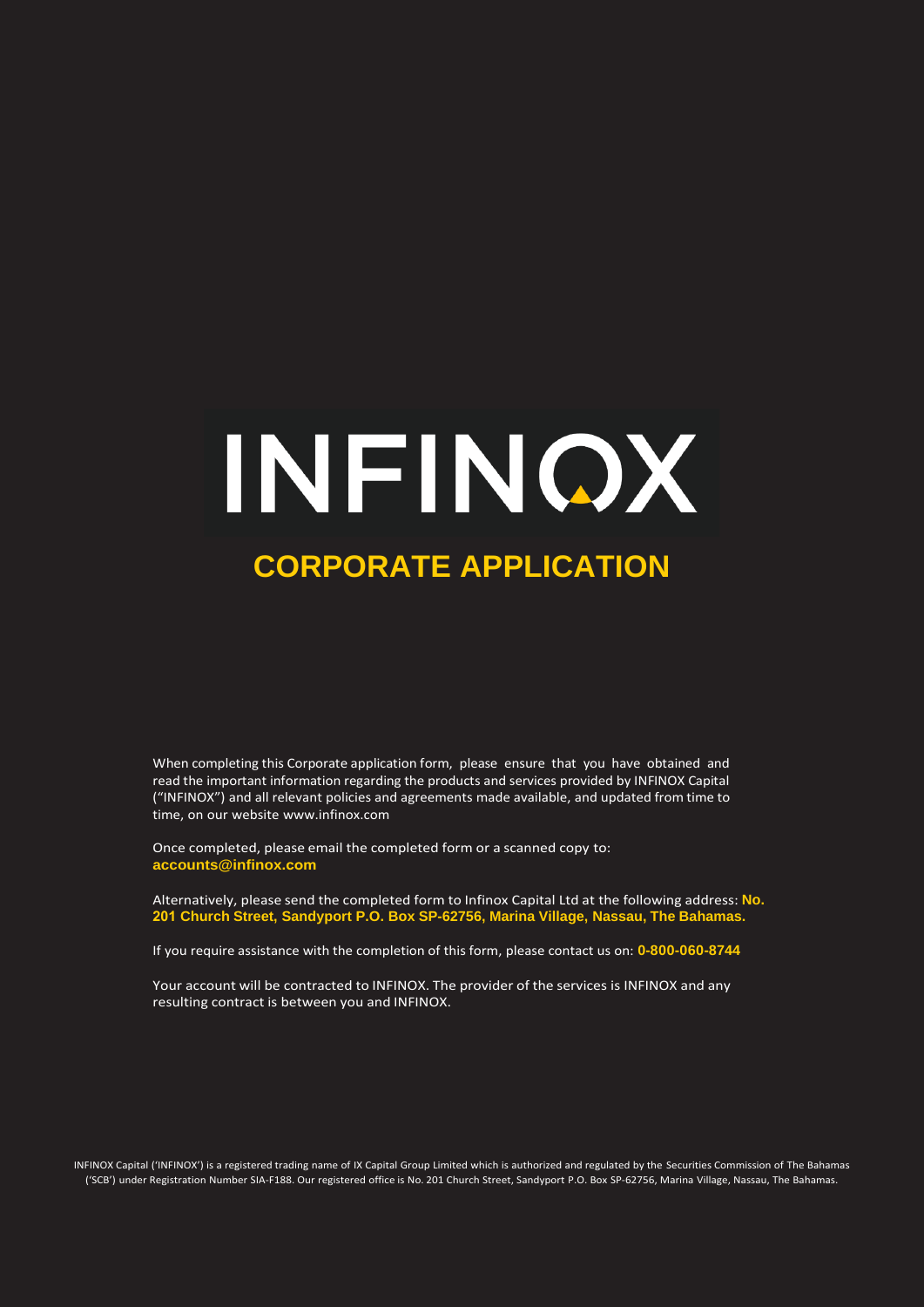## **SECTION 1** COMPANY DETAILS

Name of Company

Registered Address

Business Address (if different) Nature of Business Address (if different)

Name of Director(s)

Legal Entity Identifier (LEI)

An LEI is a code unique to that legal entity or structure. All legal entities and structures can obtain an LEI code and is included in a global data system. In accordance with the European Markets Infrastructure Regulation (EMIR), all legal entities and structures operating in the EEA entering into derivative transactions are required to have a valid LEI code in order to comply with the reporting obligations.

## Incorporation Date

DD / MM / YYYY

Contact Name

Contact Phone (within business hours)

Contact Phone (outside business hours)

Contact Email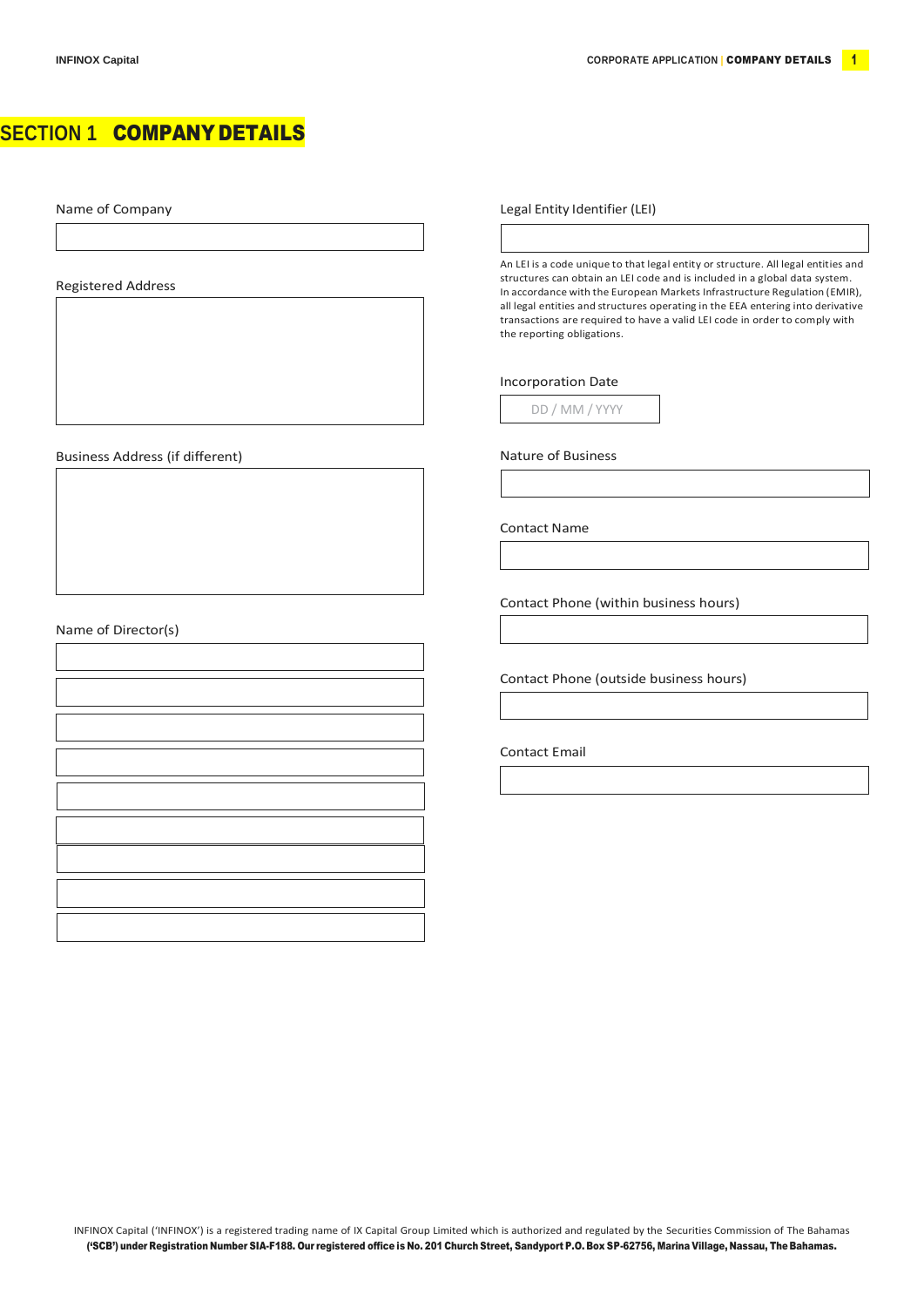## **SECTION 2** DIRECTORS

Please provide details of all company directors. If there are more than 2 directors, please duplicate this page and complete.

| Dr<br>Title<br>Mrs<br>Ms<br>Mr                       | Title<br>Dr<br>Mr<br>Mrs<br>Ms                       |
|------------------------------------------------------|------------------------------------------------------|
| Other (please specify)                               | Other (please specify)                               |
| <b>Full Name</b>                                     | <b>Full Name</b>                                     |
| <b>Current Residential Address</b>                   | <b>Current Residential Address</b>                   |
|                                                      |                                                      |
| <b>Email Address</b>                                 | <b>Email Address</b>                                 |
|                                                      |                                                      |
| Date of Birth<br>DD / MM / YYYY                      | Date of Birth<br>DD / MM / YYYY                      |
| Nationality                                          | Nationality                                          |
|                                                      |                                                      |
| Do you hold multiple nationalities? (please specify) | Do you hold multiple nationalities? (please specify) |
| Countries of Residence (for tax purposes, list all)  | Countries of Residence (for tax purposes, list all)  |
| National Identifier                                  | National Identifier                                  |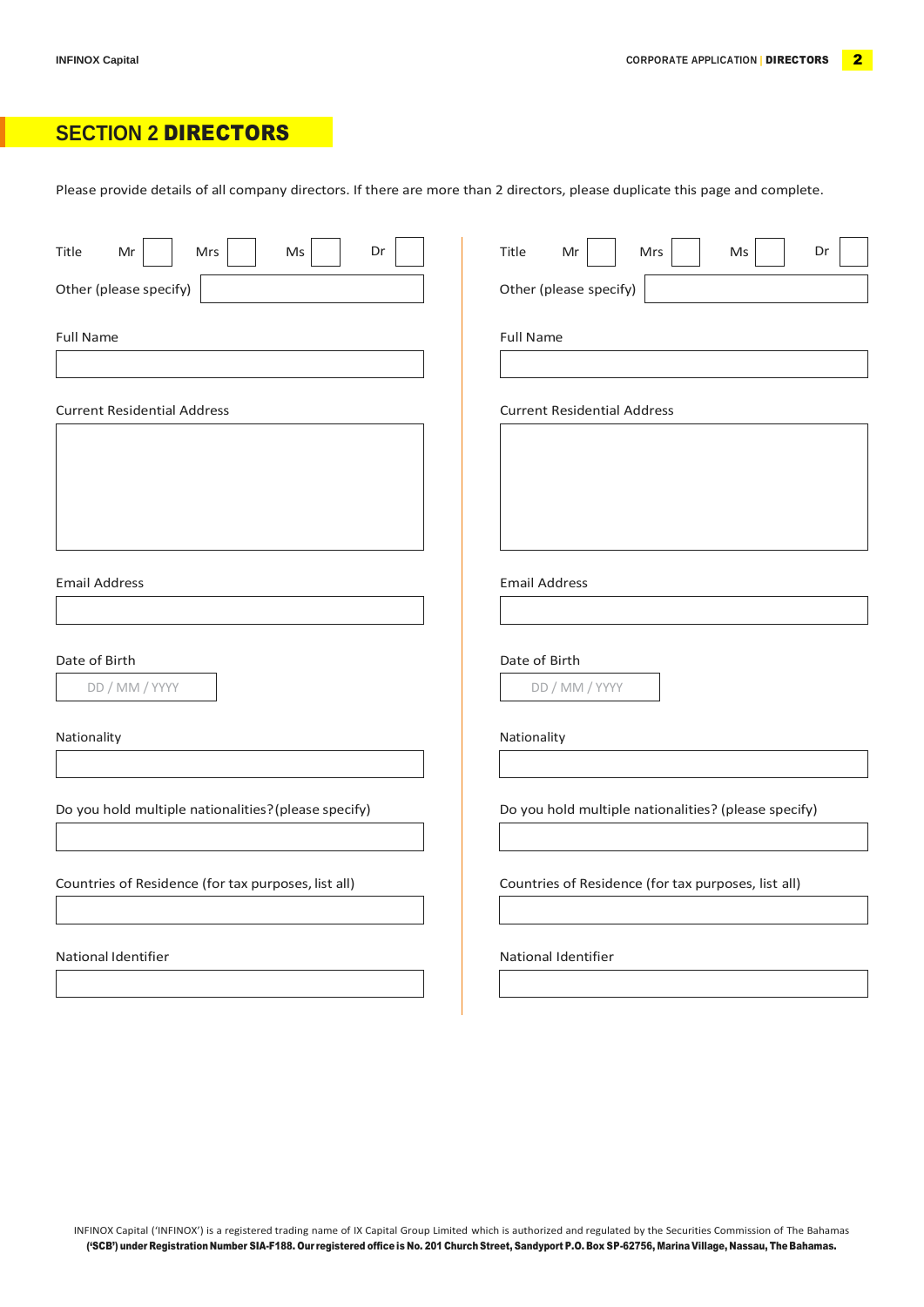# **SECTION 3** BENEFICIAL OWNERS

Please provide details of all beneficial owners of the company. **This will consist of Shareholders who hold 10% of more shares in the company**.

| Dr<br>Title<br>Ms<br>Mr<br>Mrs                       | Title<br>Mr<br>Ms<br>Dr<br>Mrs                       |
|------------------------------------------------------|------------------------------------------------------|
| Other (please specify)                               | Other (please specify)                               |
| <b>Full Name</b>                                     | <b>Full Name</b>                                     |
| <b>Current Residential Address</b>                   | <b>Current Residential Address</b>                   |
|                                                      |                                                      |
|                                                      |                                                      |
| <b>Email Address</b>                                 | <b>Email Address</b>                                 |
| Date of Birth                                        | Date of Birth                                        |
| DD / MM / YYYY                                       | DD / MM / YYYY                                       |
| Nationality                                          | Nationality                                          |
| Do you hold multiple nationalities? (please specify) | Do you hold multiple nationalities? (please specify) |
| Countries of Residence (for tax purposes, list all)  | Countries of Residence (for tax purposes, list all)  |
| National Identifier                                  | National Identifier                                  |
|                                                      |                                                      |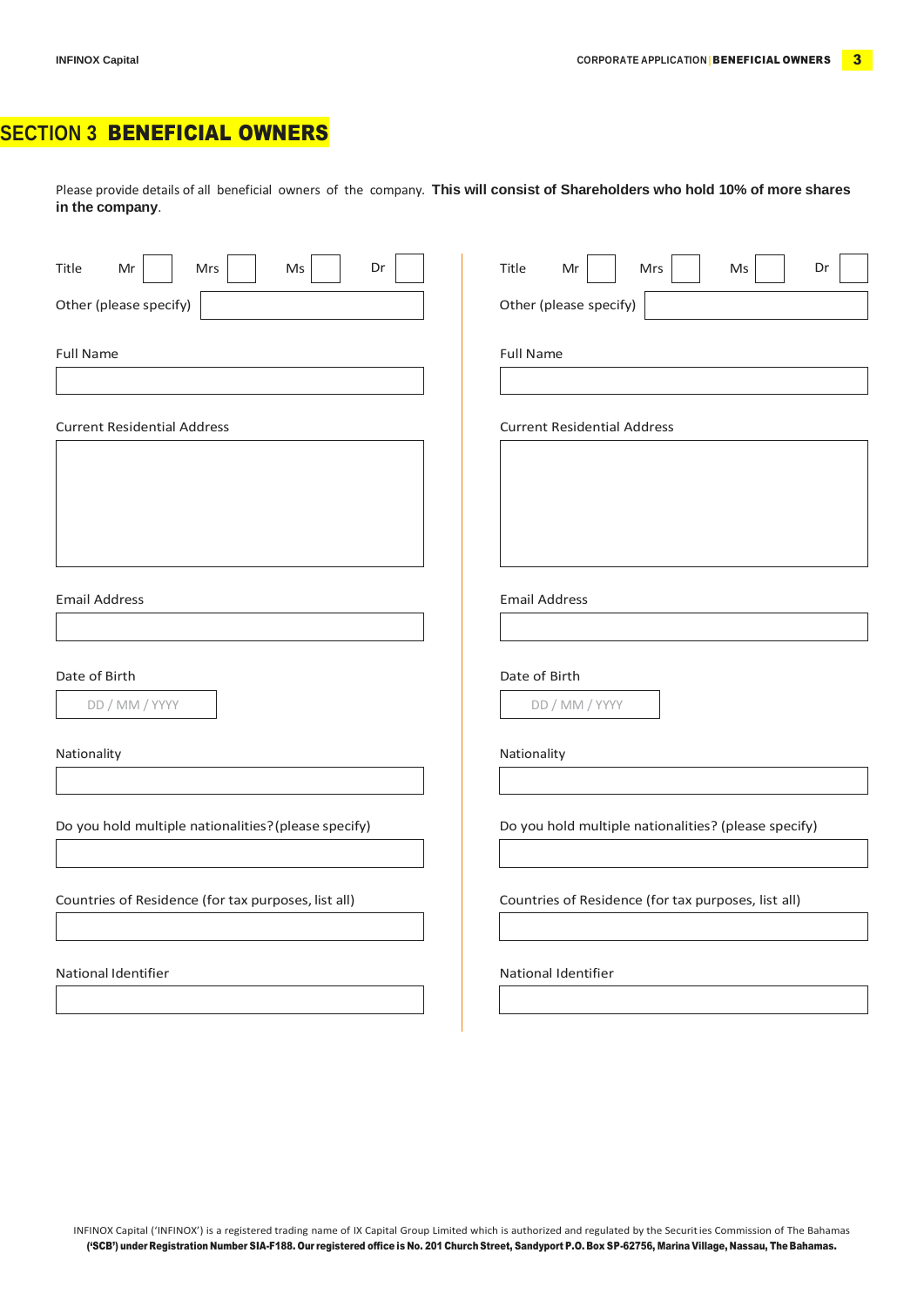| Dr<br>Mrs<br>$\mathsf{Ms}$<br>Title<br>Mr            | Title<br>Dr<br>Mr<br>Mrs<br>Ms                       |
|------------------------------------------------------|------------------------------------------------------|
| Other (please specify)                               | Other (please specify)                               |
| <b>Full Name</b>                                     | <b>Full Name</b>                                     |
| <b>Current Residential Address</b>                   | <b>Current Residential Address</b>                   |
|                                                      |                                                      |
|                                                      |                                                      |
| <b>Email Address</b>                                 | <b>Email Address</b>                                 |
| Date of Birth<br>DD / MM / YYYY                      | Date of Birth<br>DD / MM / YYYY                      |
| Nationality                                          | Nationality                                          |
| Do you hold multiple nationalities? (please specify) | Do you hold multiple nationalities? (please specify) |
| Countries of Residence (for tax purposes, list all)  | Countries of Residence (for tax purposes, list all)  |
| National Identifier                                  | National Identifier                                  |
|                                                      |                                                      |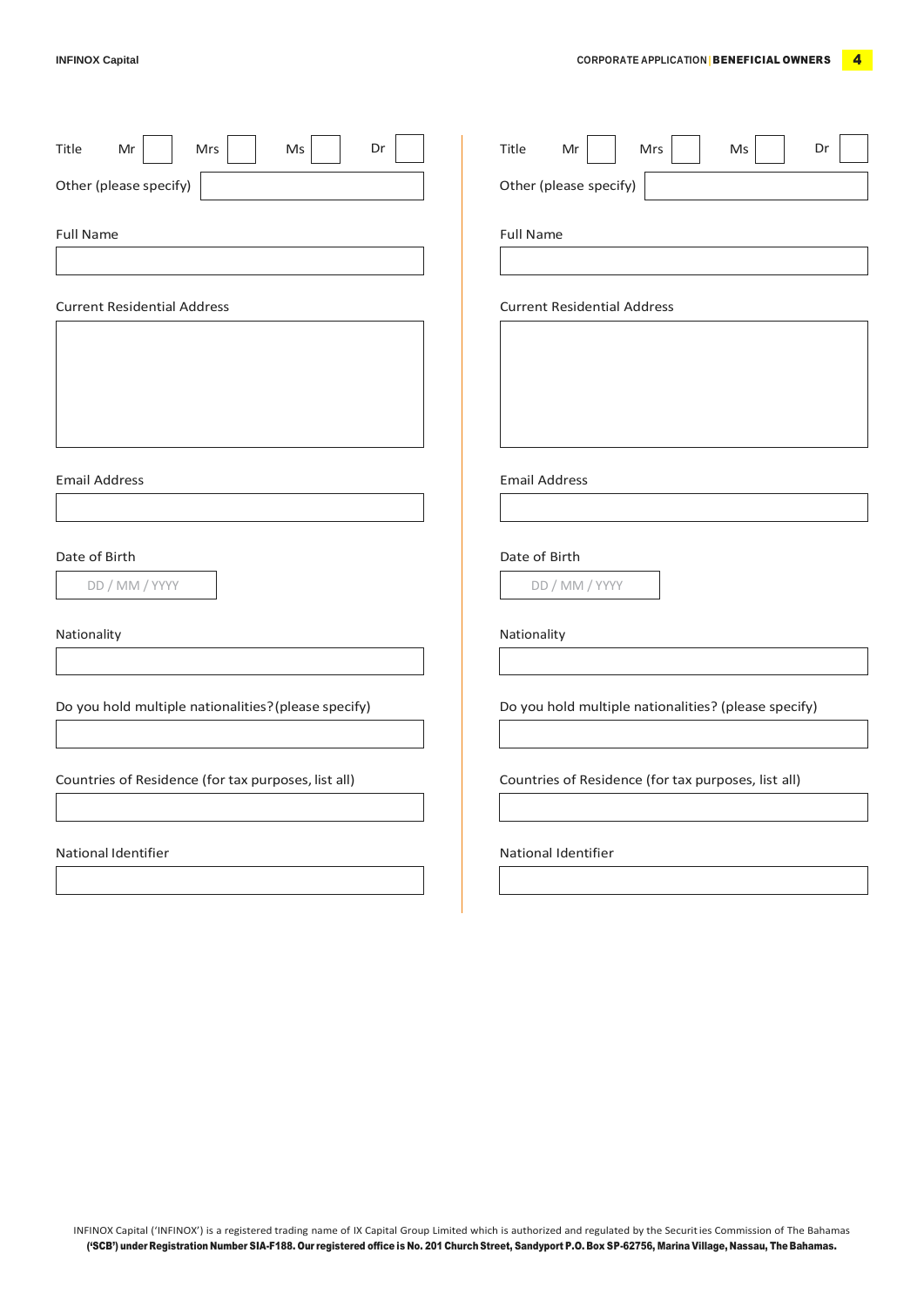# **SECTION 4** BANK DETAILS

Name of Bank or Building Society **Account Name** Account Name

Address of Bank or Building Society Account Number / IBAN

Sort Code / BIC / SWIFT

What are the Company's trading objectives?

Controlled Risk - My trading objective is to preserve the value of my capital in real terms. In achieving my trading objective, I amwilling to accept the risk of loss to my capital, but I will seek to

Speculation

Capital Preservation

Hedging

If Capital Preservation

# **SECTION 5** INVESTMENT EXPERIENCE

As a regulated firm, we need to ask you about your trading experience and knowledge of investment products.

| Title                  | Mr | Mrs | Ms | Dr |
|------------------------|----|-----|----|----|
| Other (please specify) |    |     |    |    |

Full Name

How many years trading experience of CFDs / Spead Bets / Forex / other leveraged products does the Company have?



Please indicate the Company's average funds per trade in your local currency over the last 12 months

| $0 - 50$                         | minimise losses by applying the risk<br>controls available to me, including stop<br>loss and take profit orders.          |
|----------------------------------|---------------------------------------------------------------------------------------------------------------------------|
| 51-100                           |                                                                                                                           |
| More than 100                    | No Risk - My trading objective is to<br>preserve the value of my capital and I<br>am not willing to accept any risk to my |
| I have not traded these products | capital.                                                                                                                  |

INFINOX Capital ('INFINOX') is a registered trading name of IX Capital Group Limited which is authorized and regulated by the Securities Commission of The Bahamas ('SCB') under Registration Number SIA-F188. Our registered office is No. 201 Church Street, Sandyport P.O. Box SP-62756, Marina Village, Nassau, The Bahamas.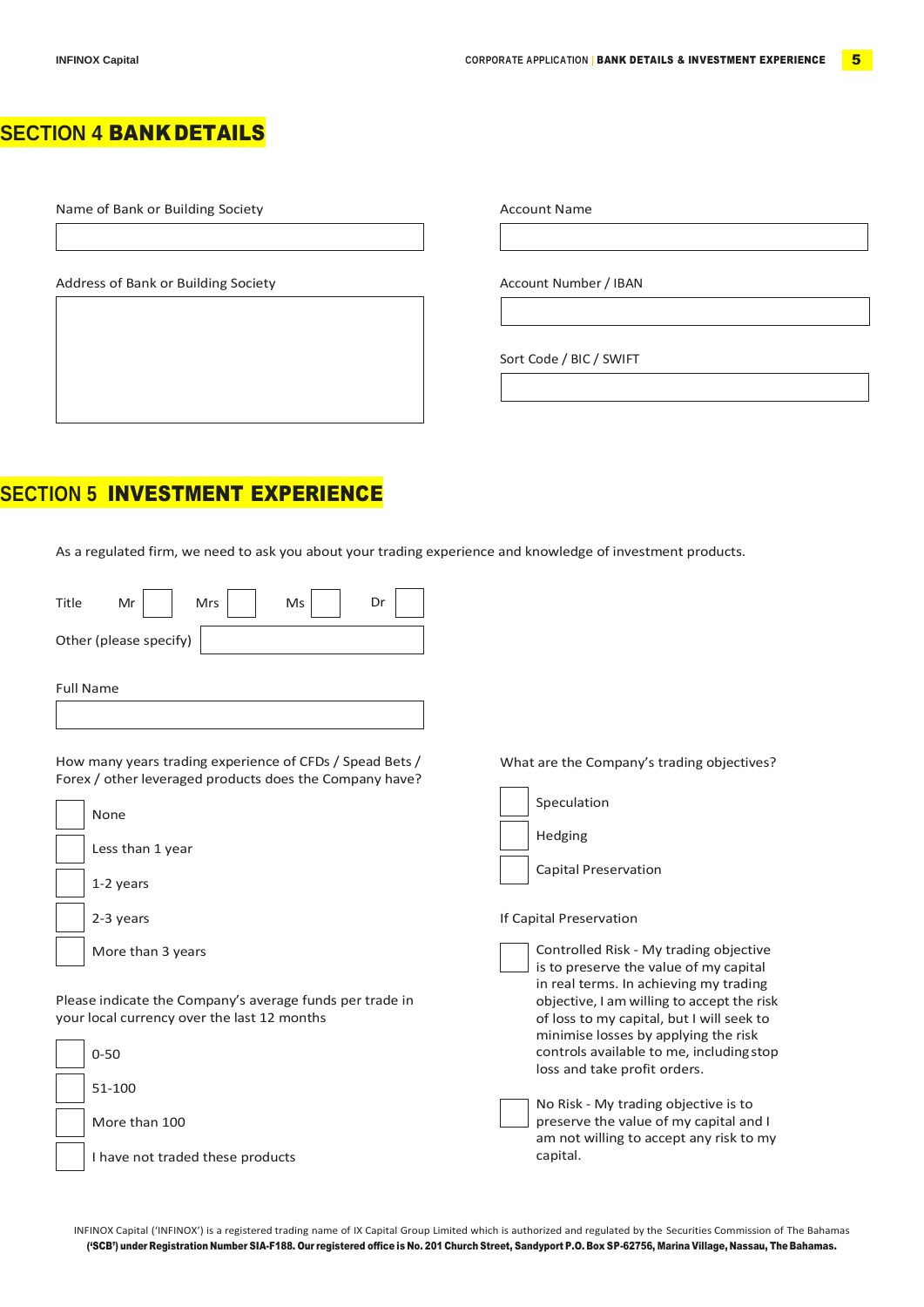Do the officer(s) of the Company who will be making the trading decisions have good knowledge and understanding of trading derivatives and the relevant risks, particularly leveraged trading due to:

Yes, from holding a professional and/or educational qualification relevant to the type of trading Yes, from working in financial services for 1 year in the last 3 years or as an experience self-directed investor None of the above

Over the past three years, how frequently have you traded the following products where you have made your own trade decisions using your capital?

## CFDs / Spread Bets / Forex: Shares / Bonds:



Other Leverage Products (e.g. exchange traded derivatives):

| More than 20 |
|--------------|
| $11 - 20$    |
| Less than 10 |
| Never        |

## Currency to trade with

| GBP |
|-----|
| USD |
| FUR |

Approximate amount to trade with

No

Does the Company understand the nature of risks or margin (geared) products?

| ×<br>×<br>۰.<br>. . |  |
|---------------------|--|

How did you hear about us?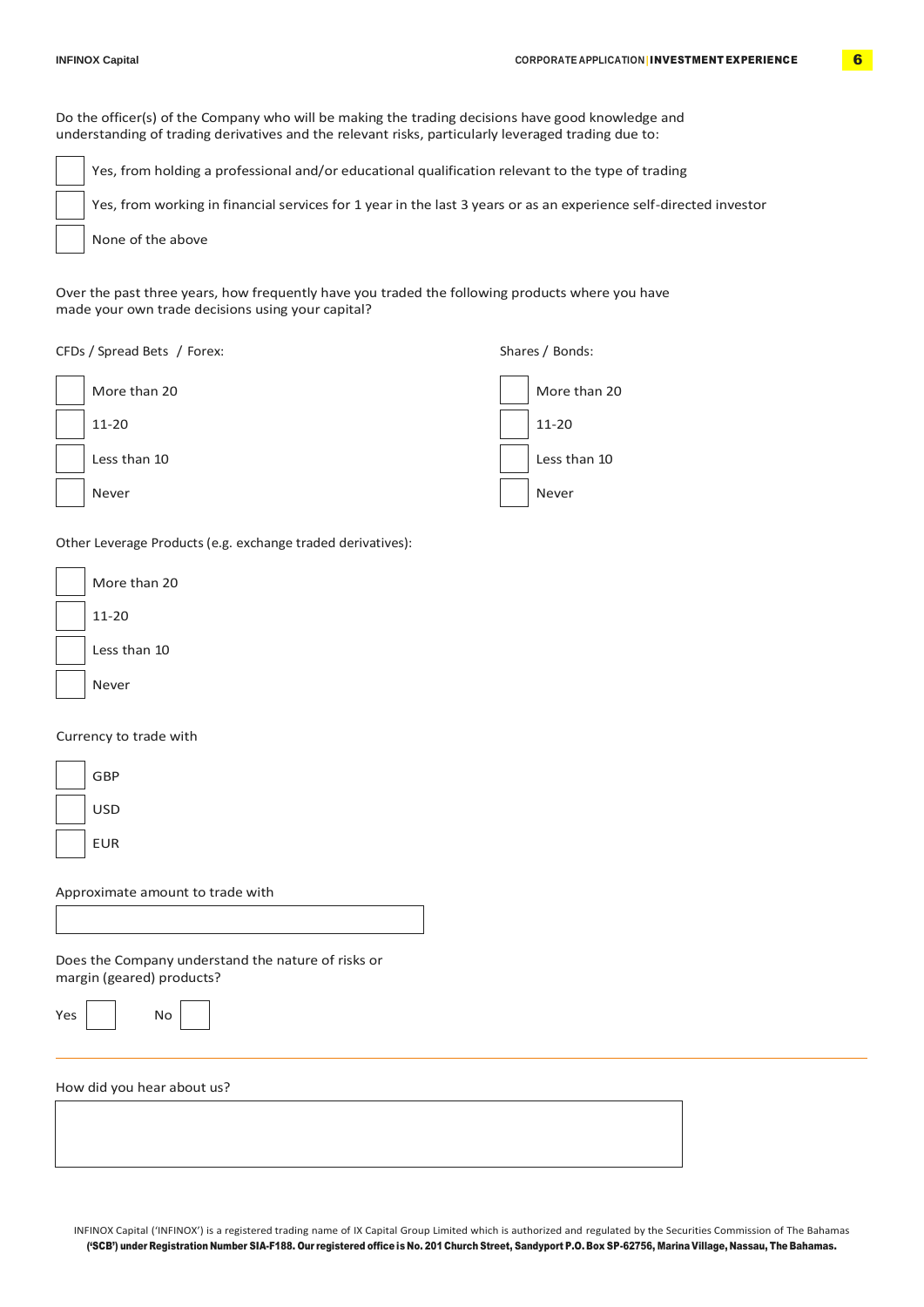## **SECTION 6** ACKNOWLEDGEMENTS FOR DIRECTORS OF COMPANY

By **all** directors signing this application you declare:

## **1. Acceptance of our terms and conditions**

- **a.** To have read and understood the Client Agreement (including the Risk Disclosure Statement), the Conflict of Interest statement, Market Abuse Statement, Terms of Use, the Commissions, Charges & Margin Schedule and all of their contents;
- **b.** To understand and accept that the Client Agreement (including the Risk Disclosure Statement), the Conflict of Interest statement, Market Abuse Statement, Terms of Use, the Commissions, Charges & Margin Schedule and all of their contents apply to the entire trading relationship with Infinox;

## **2. Acknowledge and agree that personal information submitted to INFINOX:**

- **a.** May be shared with any duly licensed financial entity within the INFINOX group in accordance with the Data Protection and Security Act on Processing of Personal Data;
- **b.** May be used to undertake a search with a third party authentication service provider for the purposes of verifying identities. To do so the third party authentication service provider may check the details supplied against any particulars on any database (public or otherwise) to which they have access, and may also use details in the future to assist other companies' verification purposes. A record of the search will be retained;

## **3. Furthermore by acceptance of these Terms and Conditions youconfirm:**

- **a.** That the information provided in this form is correct and acknowledge that you are obliged to inform INFINOX immediately in case of any changes to this Information;
- **b.** That the investment amount has been chosen taking the total financial circumstances into consideration and is considered reasonable under such circumstances;
- **c.** You acknowledge that INFINOX does not have and will not provide any investment advice on transactions as this service is through an Execution Only trading platform;
- **d.** You declare and confirm acceptance of these Terms and Conditions, that you have read, understood and fully agree to the Terms and Conditions outlined above (as amended from time to time);
- **e.** You understand that Contracts are leveraged products. This means a small movement in the market can lead to a much larger movement in the value of your investment. This can work against you as well as for you. You acknowledge that you could sustain a loss greater than and not limited to the margin that you have deposited with us.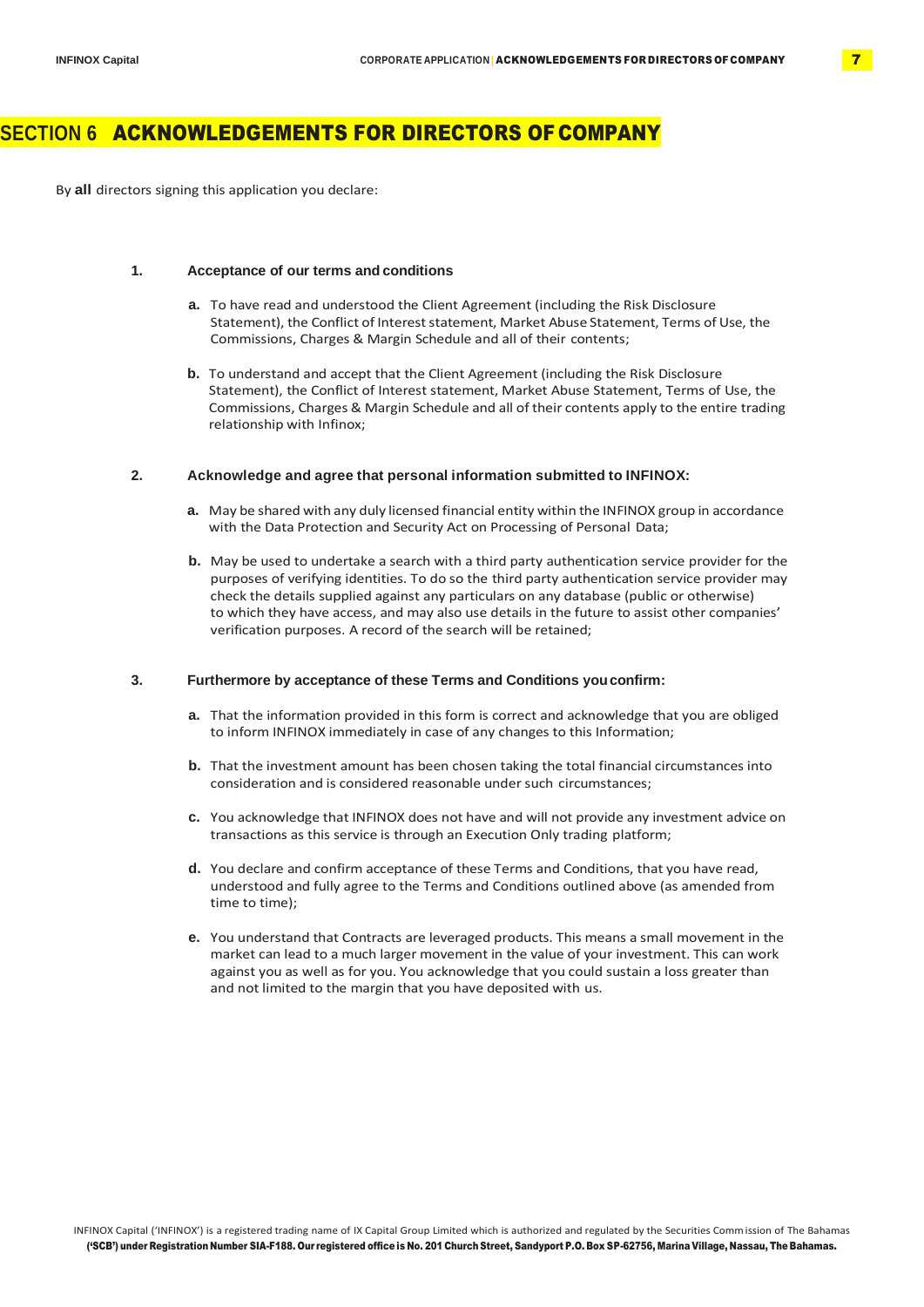## **DIRECTOR'S CERTIFICATION**

Where the applicant is a company or an unincorporated association or body.

#### **I the undersigned, am a director of the applicant and certify to INFINOX that:**

- **1.** The board of directors of the applicant ("Board") has passed a resolution approving the application for an Account with INFINOX and the entry into Contracts contemplated by this Application Form and the Client Agreement (collectively "Documents");
- **2.** I have made due enquiry of all the applicant's other directors. On the basis of these enquiries,to the extent that any director of the applicant has an interest in the Contracts, all disclosures relating to such interests that are required by law have been made;
- **3.** The Board has passed a resolution to authorise one or more directors to enter into all Contracts contemplated by the Documents on behalf of the applicant. This resolution has been made on the understanding that, by executing the Application Form, the applicant authorizes and directs INFINOX to act on all instructions (including Orders) purporting to be issued by the applicant on the INFINOX trading platform or otherwise in accordance with the Client Agreement, and to assume, with no further enquiry, that the applicant has authorised such instruction;
- **4.** In approving the Documents and the Contracts, and in authorizing one or more directors to enter into Contracts on behalf of the applicant, the Board, after taking into account all relevant factors and having made due enquiry:
	- **a.** Considers that the applicant is receiving and will receive fair value under the Documents and Contracts;
	- **b.** Has resolved that the applicant's entry into and performance of obligation sunderthe Documents and the Contracts is in the best interests of the applicant; and
	- **c.** Contracts is in the best interests of the applicant; and
	- **d.** Is of the view that the applicant is able to pay its debts as they become due, is not engaged or about to engage in business for which its financial resources are unreasonably small and is able to perform its obligations under the Documents and the Contracts when required to do so;
	- **e.** This Application Form has been properly executed by the applicant;
	- **f.** I am not aware of any liquidation proceedings which have been commenced or are intended to be commenced by any person against the applicant or which are intended or anticipated by the applicant;
	- **g.** No consents are required by the applicant for entry into, execution or performance of the Contracts or the Documents and the execution and delivery of the Documents and performance of the Contracts will not cause the applicant to be in breach of any obligation or law affecting it; and
	- **h.** Each of the applicant's directors has reviewed and considered the acknowledgements in Section 6 of this Application Form, and each of the applicants directors has authorised the signing of the Application Form on behalf of the applicant.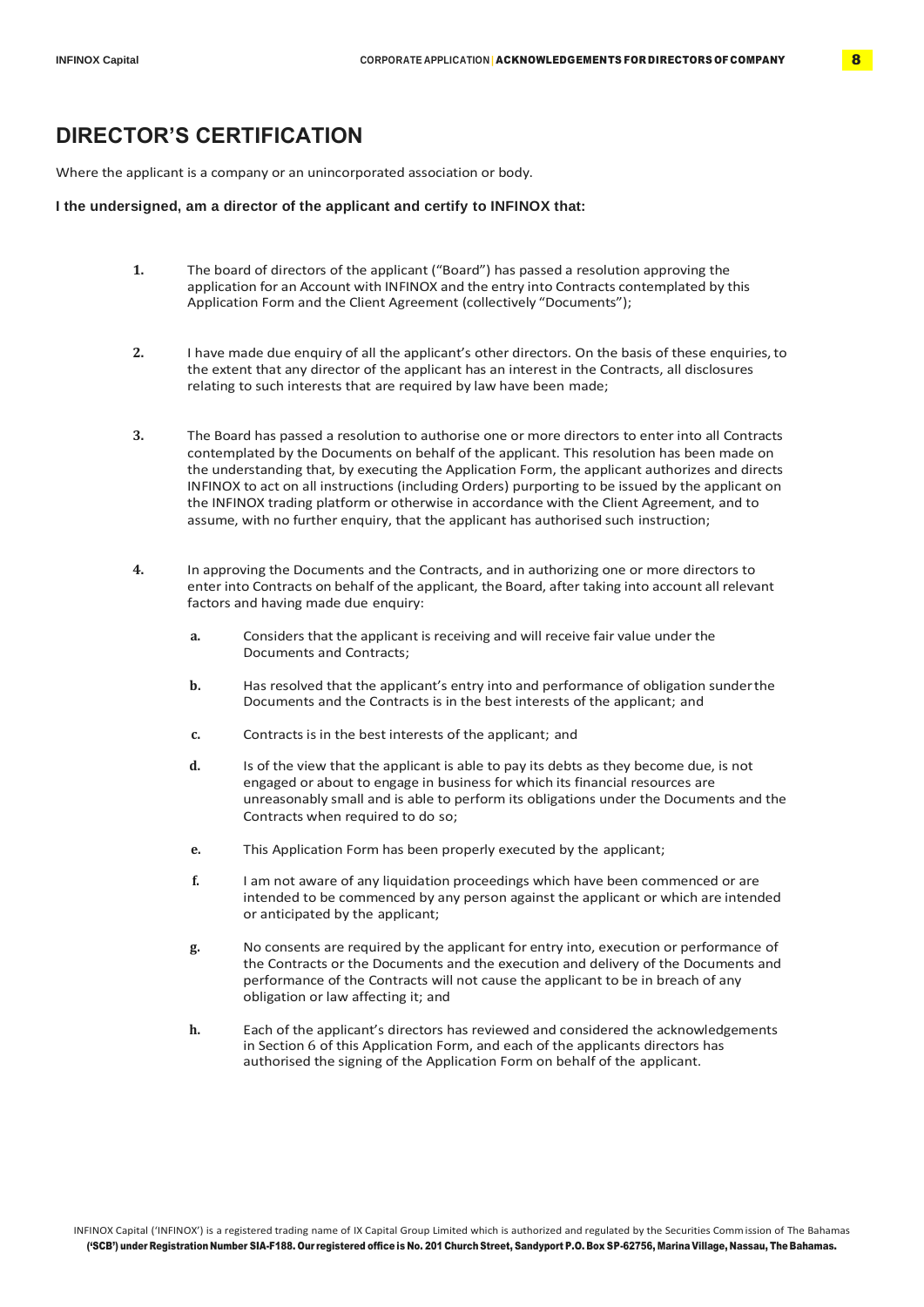# **SIGNATURES OF ALL DIRECTORS**

Please repeat for all company directors. If there are more than 6 directors, please duplicate this page and complete.

| Dr<br>Title<br>Mr<br>Mrs<br>Ms                                                       | Title<br>Dr<br>Mr<br>Mrs<br>Ms                                                         |
|--------------------------------------------------------------------------------------|----------------------------------------------------------------------------------------|
| <b>Full Name</b>                                                                     | <b>Full Name</b>                                                                       |
|                                                                                      |                                                                                        |
| I agree to the previous statements                                                   | I agree to the previous statements                                                     |
| Date                                                                                 | Date                                                                                   |
| DD / MM / YYYY                                                                       | DD / MM / YYYY                                                                         |
| Signature                                                                            | Signature                                                                              |
|                                                                                      |                                                                                        |
| Dr<br>Title<br>Ms<br>Mr<br>Mrs                                                       | Title<br>$\mathsf{Ms}$<br>Dr<br>Mr<br>Mrs                                              |
| <b>Full Name</b>                                                                     | <b>Full Name</b>                                                                       |
|                                                                                      |                                                                                        |
| I agree to the previous statements                                                   | I agree to the previous statements                                                     |
| Date                                                                                 | Date                                                                                   |
| DD / MM / YYYY                                                                       | DD / MM / YYYY                                                                         |
| Signature                                                                            | Signature                                                                              |
|                                                                                      |                                                                                        |
|                                                                                      |                                                                                        |
| $\sqrt{2}$<br>$\overline{ }$<br>Title<br>Dr<br>$\mathsf{Mr}$<br>Mrs<br>$\mathsf{Ms}$ | $\overline{a}$<br><b>The State</b><br>Title<br>$\sf{Mr}$<br>Dr<br>Mrs<br>$\mathsf{Ms}$ |
| <b>Full Name</b>                                                                     | <b>Full Name</b>                                                                       |
|                                                                                      |                                                                                        |
| I agree to the previous statements                                                   | I agree to the previous statements                                                     |
| Date                                                                                 | Date                                                                                   |
| DD / MM / YYYY                                                                       | DD / MM / YYYY                                                                         |
| Signature                                                                            | Signature                                                                              |
|                                                                                      |                                                                                        |

INFINOX Capital ('INFINOX') is a registered trading name of IX Capital Group Limited which is authorized and regulated by the Securities Commission of The Bahamas ('SCB') under Registration Number SIA-F188. Our registered office is No. 201 Church Street, Sandyport P.O. Box SP-62756, Marina Village, Nassau, The Bahamas.